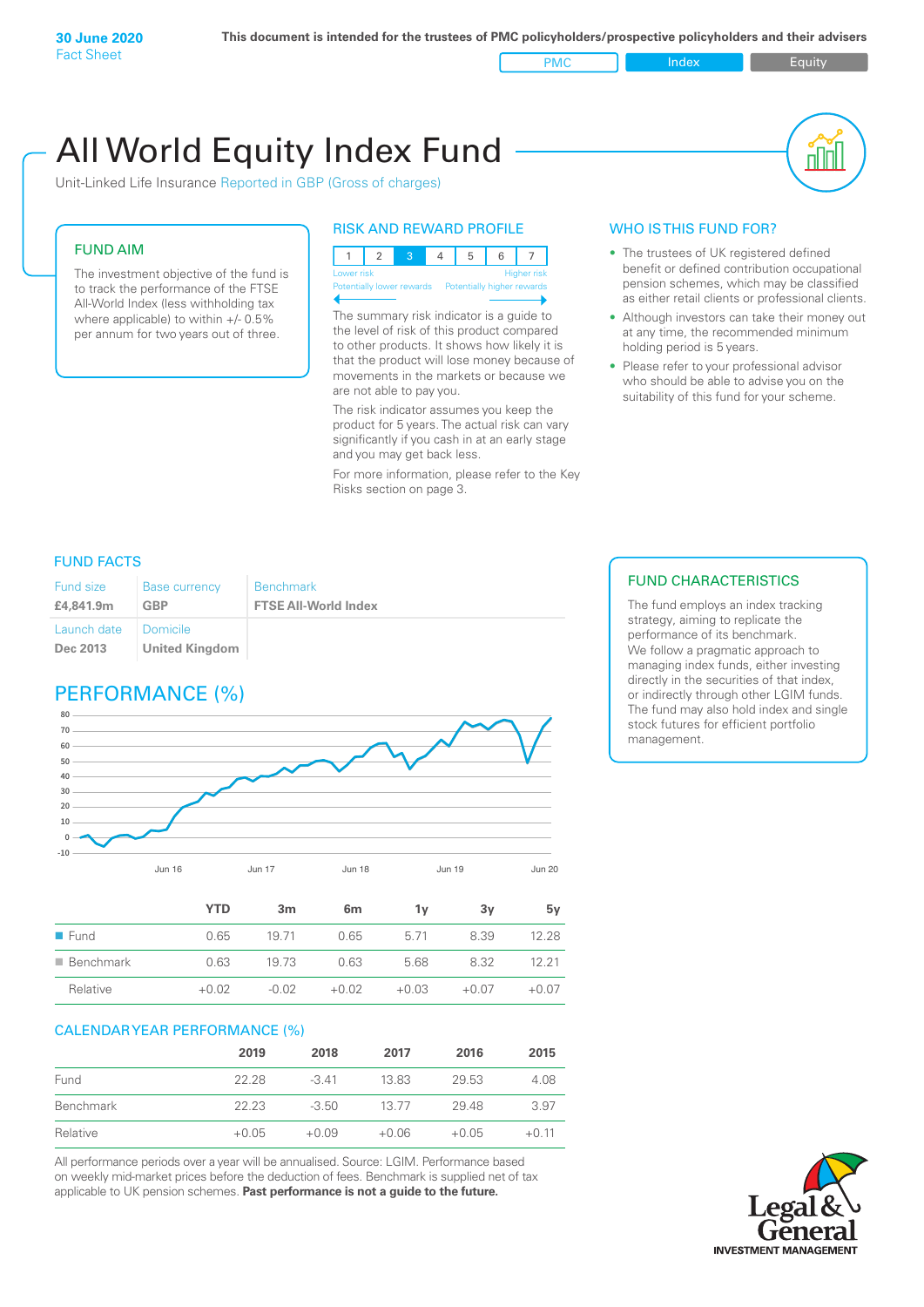### All World Equity Index Fund

Unit-Linked Life Insurance Reported in GBP (Gross of charges)

### PORTFOLIO BREAKDOWN

All data source LGIM unless otherwise stated. Totals may not sum due to rounding. In order to minimise transaction costs, the Fund will not always own all the assets that constitute the index and on occasion it will own assets that are not in the index.



### SECTOR (%)

| $\blacksquare$ Technology  | 21.0 |
|----------------------------|------|
| $\blacksquare$ Financials  | 18.1 |
| ■ Consumer Services        | 124  |
| $\blacksquare$ Health Care | 12.1 |
| $\blacksquare$ Industrials | 12.1 |
| Consumer Goods             | 10.9 |
| ■ Basic Materials          | 3.9  |
| $\Box$ Oil & Gas           | 3.7  |
| $\blacksquare$ Utilities   | 3.2  |
| $\Box$ Other               | 27   |
|                            |      |

### REGION (%)

| North America                 | 59.0 |
|-------------------------------|------|
| Europe (ex UK)                | 13.5 |
| <b>World Emerging Markets</b> | 10.6 |
| Japan                         | 76   |
| Asia Pac ex Japan Dev         | 5 O  |
| UK (World)                    | 42   |
| Middle East/Africa Dev        | N 1  |
|                               |      |

## MARKET CAPITALISATION (%) TOP 10 HOLDINGS (%)

| $\blacksquare$ Large | 83.0 |
|----------------------|------|
| $\blacksquare$ Mid   | 17.0 |



| Microsoft Corp        | 3.2 |
|-----------------------|-----|
| Apple Inc             | 32  |
| Amazon Com Inc        | 25  |
| Facebook              | 11  |
| Alphabet CI A         | O 9 |
| Alphabet CI C         | O 9 |
| Alibaba Group Holding | 0 S |
| Johnson & Johnson     | 0.8 |
| Tencent Holdings Ltd  | 0.7 |
| Visa Inc Class A      |     |
|                       |     |



comprises 25 fund managers, supported by two analysts. Management oversight is provided by the Global Head of Index Funds. The team has average industry experience of 15 years, of which seven years has been at LGIM, and is focused on achieving the equally important objectives of close tracking and maximising returns.